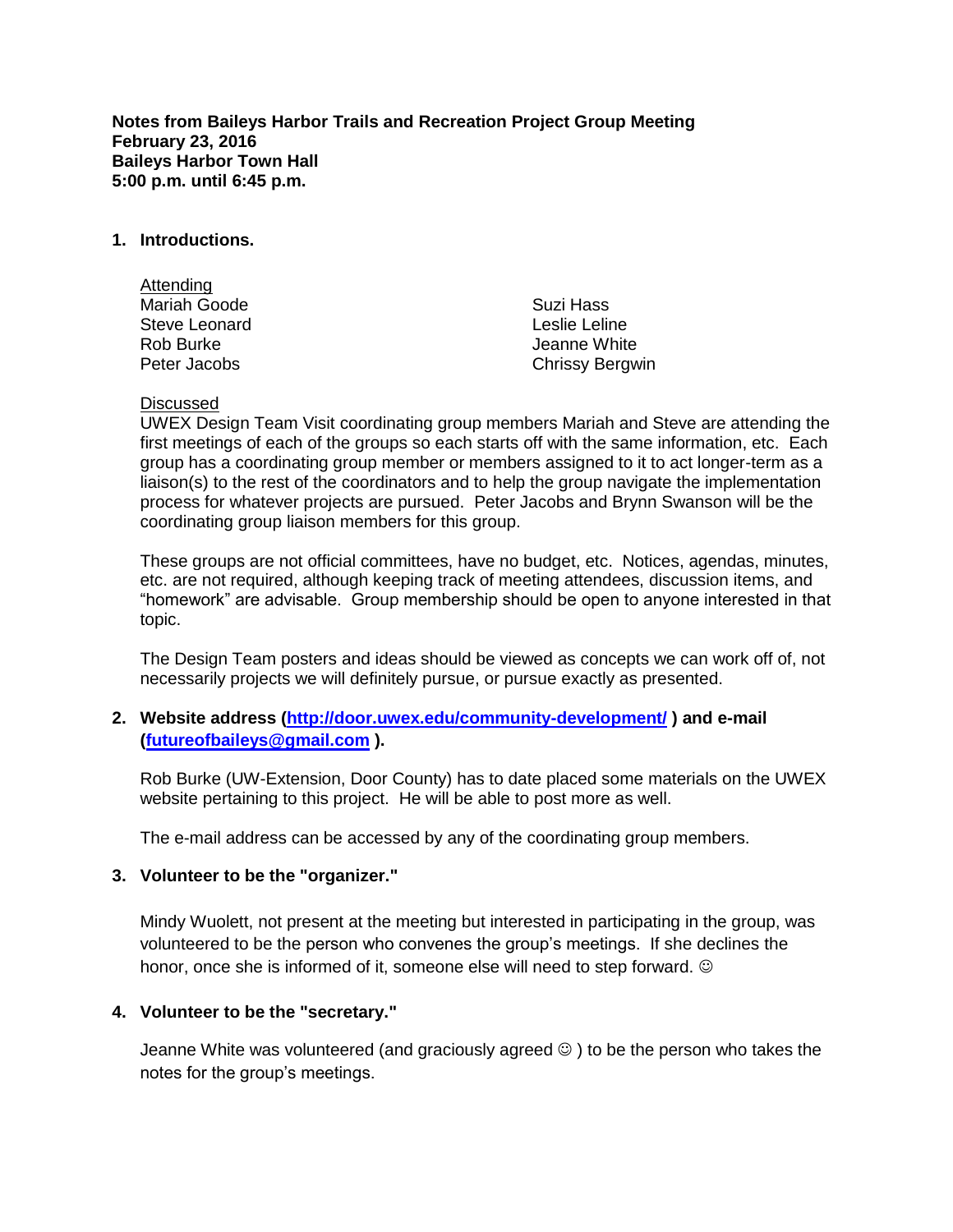# **5. Review of relevant portions of Design Team visit summary, posters, and Friday evening input results.**

The group reviewed the concepts which came out of the Design Team visit. Everyone agreed the Design Team had done a good job.

# **6. Discussion on projects, resources available, prioritization, timeline for action items, who needs to be involved with decision-making, etc.**

Topics/projects discussed:

- Trails are the main project of interest for group participants who were in attendance, particularly multi-use trails which can accommodate horseback riders. Attendees were interested in identifying, promoting, and connecting all types of trails within the town, though.
- Depending on the type of users, trails can be surfaced/cleared in different ways. A shared-use trail could have multiple surfaces (bike/pedestrian on one side, horse on the other, etc.).
- Like the Design Team suggested/drew, it would be nice to connect many of Baileys Harbor's parks/natural areas/attractions. It would also be nice to have walking, biking, horseback riding loops through the town.
- Thumbs Up (horseback riding group) members have been approaching private property owners about riding on their land, some of whom live in Baileys Harbor and have been receptive to the idea. It was discussed that the only problem with such informal agreements is that current or future owners can change their minds – official trail easements would be far preferable. Group members will continue to talk to private landowners, though, to gauge levels of interest, types of trail users they'd be amendable to, etc. Perhaps informal arrangements could eventually become permanent/formalized.
- We need a good inventory/map of the trails that already exist in the town and what types of uses are allowed on them. Many entities have trails, but not all have maps and there is not one map that combines all of the mapped trails. We also don't have an inventory of places to launch boats/kayaks in town – that should be included on our map.
- After existing trails/uses are identified and mapped, the group can begin trying to figure out how to expand the network via making connections between trails and/or exploring the possibility of allowing additional uses on trails.
- After a map of trails/uses is complete, we need to figure out how to promote. Would be easy enough to post on websites, print as a poster and put at various spots in town (town hall, BHCA, Rec Park, etc.). Something inexpensive would be best as we will hopefully be adding to the network. The poster could map out suggested routes, miles, etc.
- Dogs and people could share an exercise trail with "obstacles" and/or exercise stations (adult exercise equipment, fancy or not). Maybe this is one of the uses that could be established at the new property next to the Rec Park?